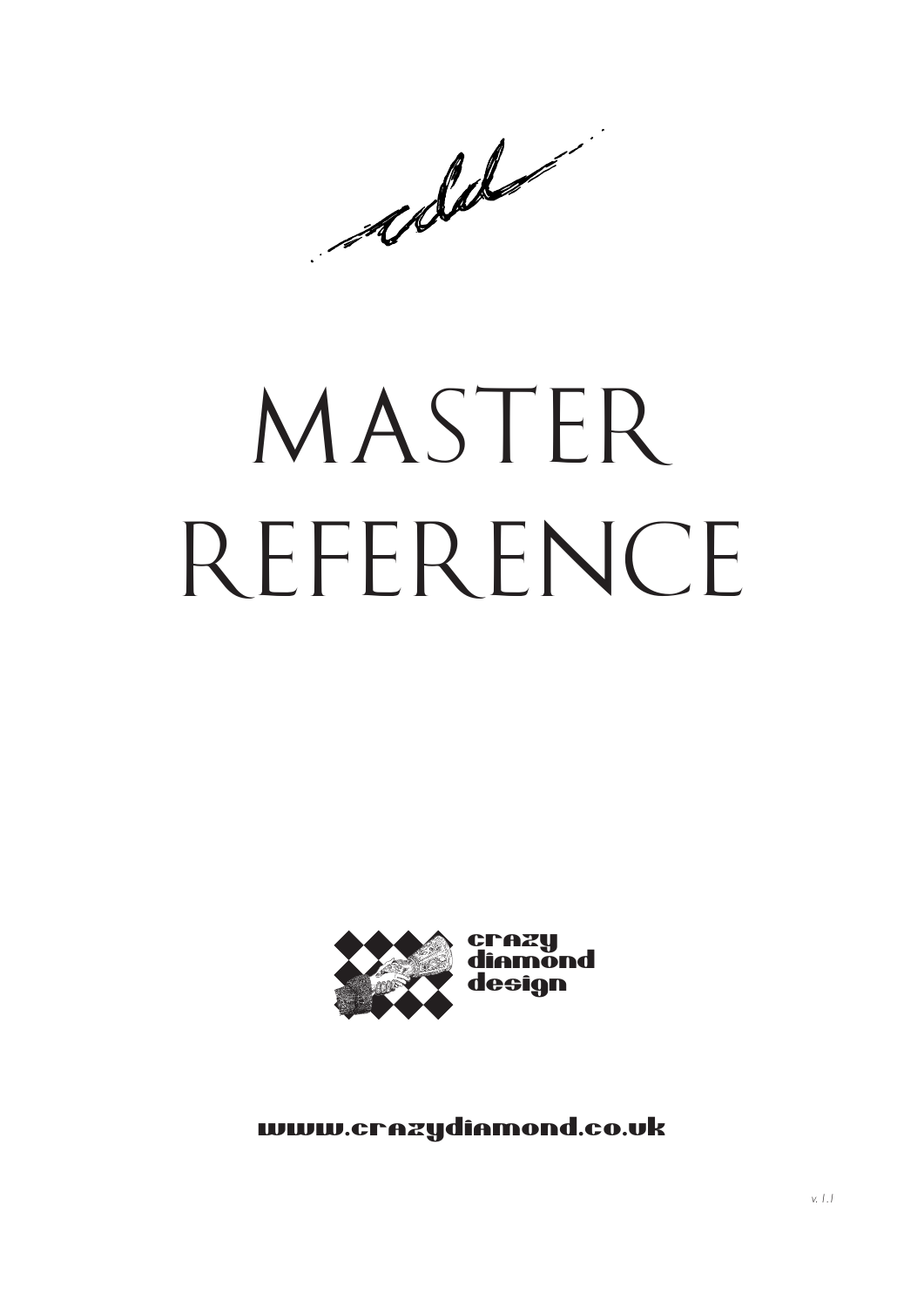# *c r a zy · d i am on d · d e s i g n · f on t s*

Crazy Diamond Design (CDD) fonts are desinged to allow the authentic recreation of historical documents. Where possible, they are faithfully reproduced from single historical sources. For each font, a complete standard character set is provided, including all punctuation, foreign and accented characters. Many fonts also contain extensive historical characters and glyph variants which reflect the written hand.

All CDD fonts are truetype and unicode based and are available in both OpenType (OT) and the Apple-specific AAT formats. When working on a PC, only the OT font should be installed.; both AAT and OT fonts should be installed when using a Mac.

All CDD fonts conform to the The Medieval Unicode Font Initiative (MUFI) 2.0 specifications. The Medieval Unicode Font Initiative is a workgroup of medieval scholars aiming to establish a common consensus on the use of Unicode to formalise the availability of historical glyphs within typography, and we fully support MUFI's aims and objectives. For full details on MUFI, see: *http://www.mufi.info/*

## *a c c e s s i n g g ly p h s*

#### 1. Accessing Glyphs - Windows

There are three ways of accessing glyphs (characters) within any Crazy Diamond font:

#### 1.1. The Character/Glyph Pallette

Some applications contain a character or glyph palette, which will display and provide access to all glyphs in the font. In Microsoft Word, for example, choosing **Symbol** from the **Insert** menu provides the dialog box shown in Figure 1. Ensure that the correct font name is shown in the drop-down menu, and scroll down to find the full set of glyphs, select one and click Insert.

#### 1.2. Unicode code point

Within most Windows applications (for example, Microsoft Word) any character can be accessed by typing the Unicode codepoint (provided on the font reference sheets later in this manual) followed by ALT+X.

For example, to obtain the thorn character ( þ ):

1) Type 回回目目 (the Unicode codepoint as provided in Table I or the individual font reference tables)

- 2) Hold the  $\boxed{\text{ALT}}$  key down and press  $\boxed{\text{X}}$  (then let go of both)
- 3) The thorn character will appear in place of the codepoint.

#### 1.3. OpenType features

All of our fonts include a number of OpenType features, which provide automated substitution of historical characters within your written texts (for example, long-s characters substituted for standard s). Support for both the number of features, and the way they are accessed, varies dramatically by programme and version - you should consult the manuals for your particular programmes, looking under 'OpenType'.



*Figure 1. Word's Insert Symbol dialog.*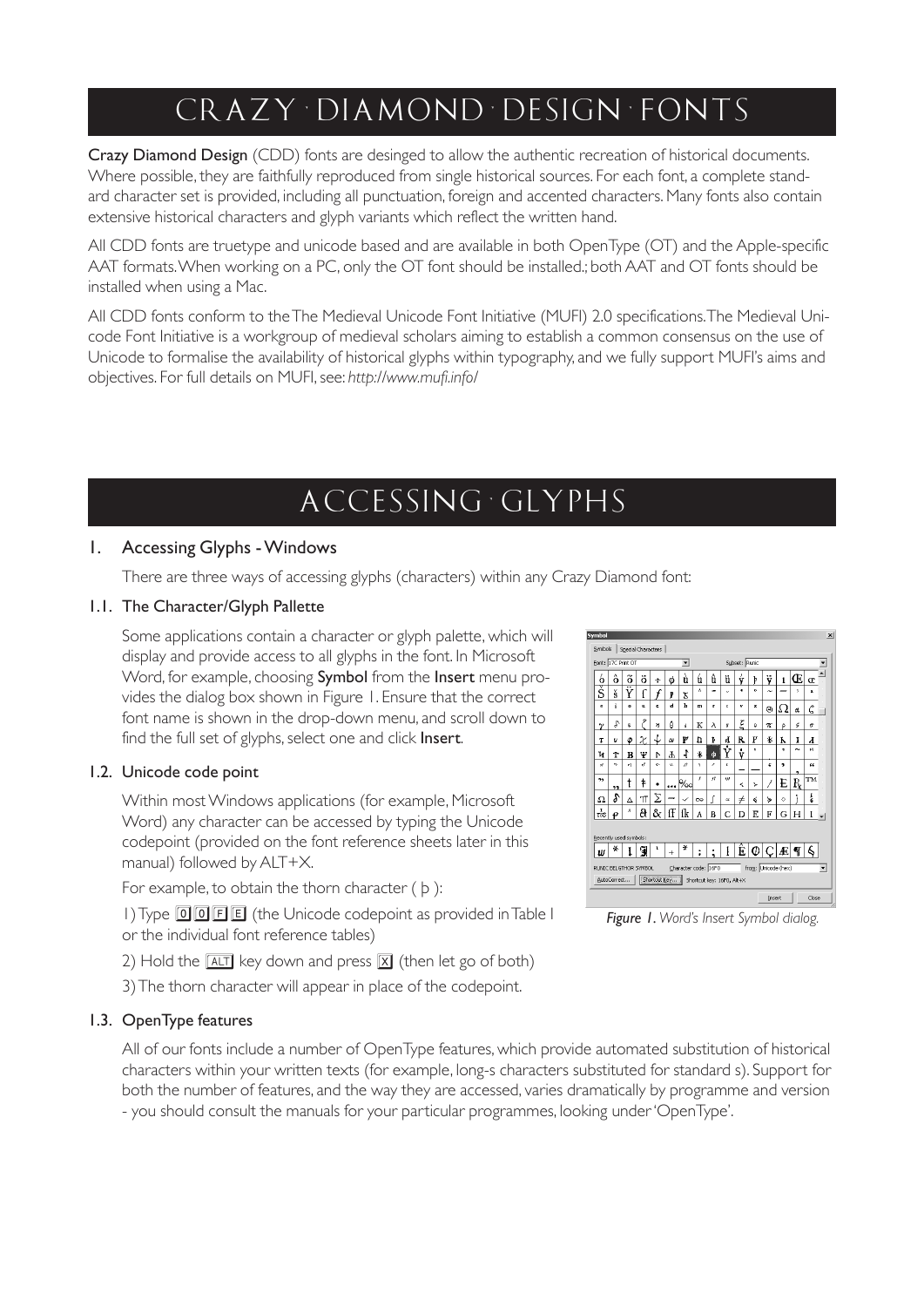#### 2. Accessing Characters - Macintosh

There are three ways of accessing glyphs (characters) within any Crazy Diamond font. *Before* using the first two methods for the first time, go to System Preferences, choose International *(up to OSX 10.5)* or Language and Text *(OSX 10.6+),* click Input Menu, and tick Character Palette (Unicode) *(up to OSX 10.5)* or Keyboard and Character Viewer, plus Unicode Hex Input towards the base of the list (Figure 2). Note that in *Mac OS System 8.5+* the same option can be found in Control Panel under Keyboard.

|    | Language                                                                     | Formats         | <b>Input Menu</b>   |
|----|------------------------------------------------------------------------------|-----------------|---------------------|
|    | Select the keyboard layouts, input methods, and palettes for the input menu. |                 |                     |
| On | Name                                                                         | Input type      | <sup>4</sup> Script |
|    | $m = U.S.$                                                                   | Keyboard        | Roman               |
|    | U.S. Extended                                                                | Keyboard        | Unicode             |
|    | Ukrainian                                                                    | Keyboard        | Cyrillic            |
| ⊽  | <b>LE Unicode Hex Input</b>                                                  | Keyboard        | Unicode             |
|    | <b>ET Vietnamese</b>                                                         | Keyboard        | Unicode             |
|    | ag Welsh                                                                     | Keyboard        | Unicode             |
|    | Input menu shortcuts                                                         |                 |                     |
|    | Select previous input source:                                                | <b></b> Space   |                     |
|    | Select next input source in menu:                                            | <b>% ℃Space</b> | Keyboard Shortcuts  |
|    | Input source options                                                         |                 |                     |
|    | Use one input source in all documents                                        |                 |                     |
|    | Allow a different input source for each document                             |                 |                     |

*Figure 2. Setting keyboard language to Unicode Hex input.*

#### 2.1. Inserting special characters

In any programme, choosing Special Characters *(up to OSX 10.5)* or Show Character Viewer *(OSX 10.6+)* from the Keyboard menu (the flag in the menu bar - Figure 3) will reveal the Character Palette (Figure 4) Choose Glyphs from the View pop-down menu; scroll through the glyph display below to find the historical glyphs.



Some OpenType-enabled applications (see section 2.3b. below) also provide a glyph palette.

#### 2.2. Using the Unicode Hex Input method

The Unicode Hex Input method can be used in many applications. Before entering any characters, Unicode Hex Input must be selected in the Keyboard menu (Figure 3). Then hold down the Option key, and type the four-hex-digit Unicode code point as found on the font's reference sheet (provided in Table I below and the separate individual font references).

#### 2.3. Using AAT or OpenType features

All CDD fonts are provided in two formats, both of which provide automated substitution of historical characters within your written texts (for example, long-s characters substituted for standard s).

#### *2.3a. AAT Fonts*

Apple Advanced Typography allows us to embed sophisticated 'substitutions' and rules within our AAT fonts, which automatically substitute appropriate character combinations with historical ligatures, abbreviations or alternative characters.

AAT is implemented at the system level within Mac OS X and so any application using the system typographic controls (such as Pages, Keynote and TextEdit) will be able to access all the features of our AAT fonts in an identical way: select the **Format** menu, then **Font** and **Show Fonts (Cmd-T)**. Ensure the CDD font ending in AAT is selected, then click on the action menu (gear-wheel symbol) at the bottom left of the font palette, and select Typography...(as shown in figure 5).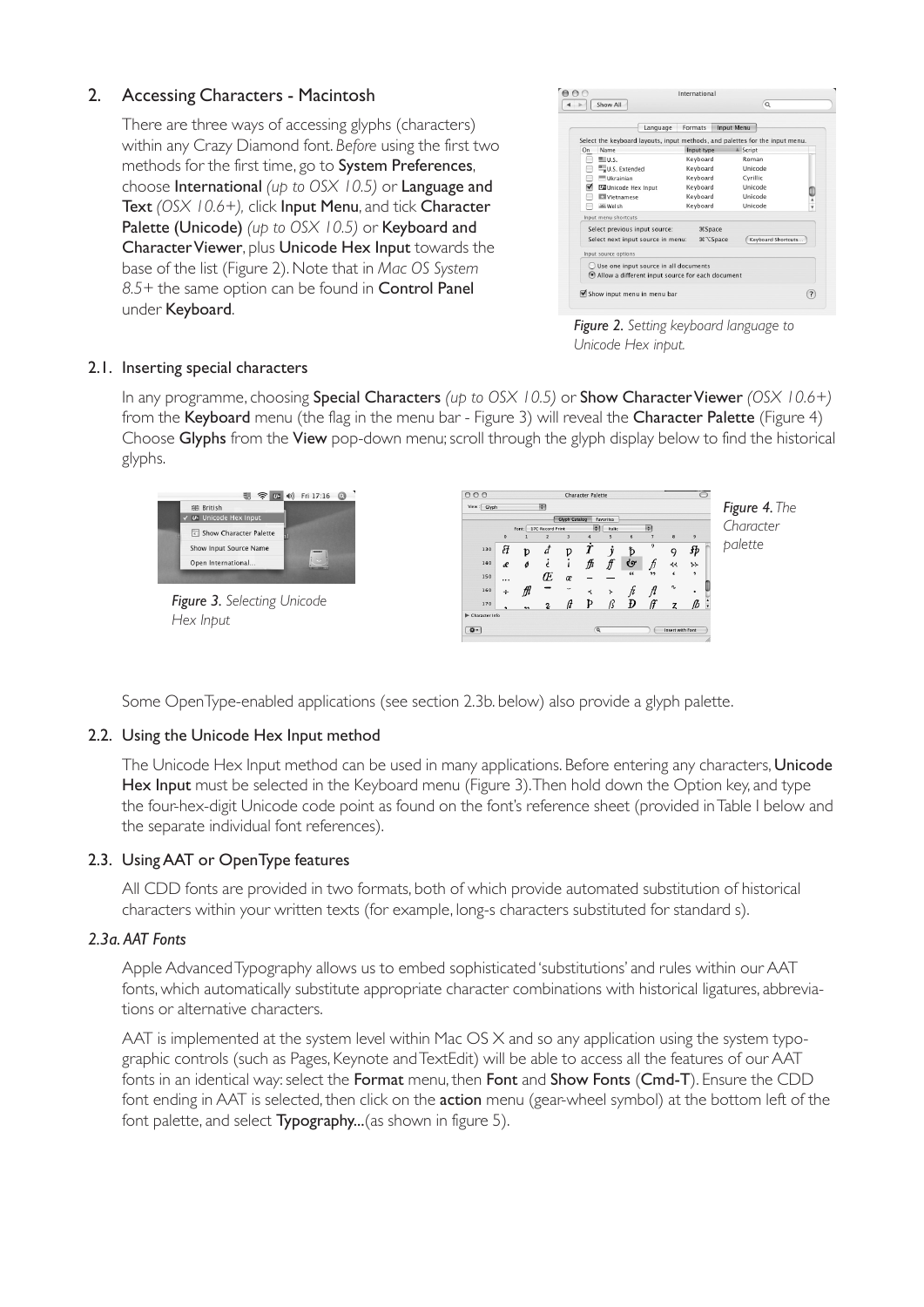

The Typography palette is then displayed. See the separate individual font references for descriptions of items in this palette.

#### *2.3b. OpenType fonts*

Many third party applications (including Adobe applications and Quark Express) only support OpenType features and not AAT and so our OT fonts should be selected in these applications. Support for both the number of features, and the way they are accessed, varies dramatically by programme and version - you should consult the manuals for your particular programmes, looking under 'OpenType'.

# *s ta n d a r d c h a r a c t e r r e f e r e n c e*

This section provides a reference of standard (non-historical) characters for all CDD fonts, and is in fact identical to the standard character set of any font for Macintosh or Windows. Keyboard combinations are provided which allow any character to be obtained in any application.

The shaded column provides key combinations for Macintosh, $^\dagger$  signifies that the key combination is also valid for Windows. If a glyph cannot be accessed using a simple keyboard combination, or the key combination is Macintosh only (indicated by an absence of  $^{\dagger}$ ) then use the unicode access methods as outlined above in sections 1.2 and 2.2.

- a The boxed characters are keys to be typed
- Sh Op Hold down the Shift and/or Option key
- $Op[**u**•**E**]$  Where a bullet appears, let go of all keys before continuing. In this case, hold down the Option key and press U; then let go of both keys and press E.

The final column (codepoint) provides the Unicode value which can be used to obtain the character within Windows and later Macintosh systems.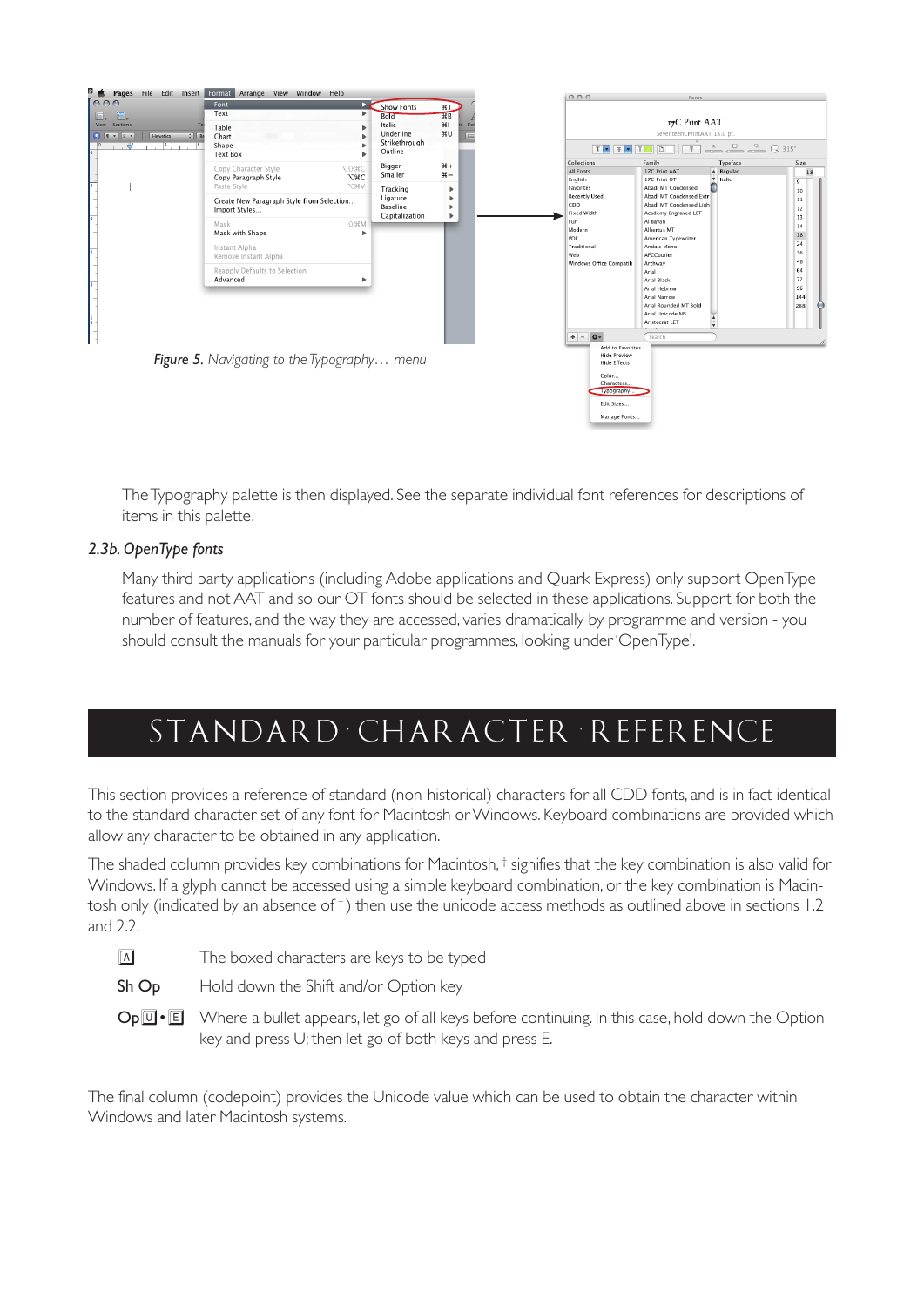| Description  | Glyph                           | $Mac$ ${}^{\dagger}PC$                                   | Codepoint |
|--------------|---------------------------------|----------------------------------------------------------|-----------|
| А            | $\mathbf{A}$                    | $a^{\dagger}$                                            | 0041      |
| A acute      | Á                               | Op <b>e</b> ·ShA                                         | 00C1      |
| A grave      | $\overline{\lambda}$            | Op <b><sup>-Sh</sup></b>                                 | 00C0      |
| A circumflex | $\overline{\hat{\rm A}}$        | Op <sub>[1</sub> •Sh <sub>[4]</sub>                      | 00C2      |
| A dieresis   | $\overline{\H{A}}$              | Op <sub>[0</sub> •Sh]                                    | 00C4      |
| A tilde      | $\overline{\tilde{\mathrm{A}}}$ | Op <b><sub>M•ShA</sub></b>                               | 00C3      |
| Ångström     | $\AA$                           | ShOp[ <sub>A</sub> ]                                     | 00C5      |
| Æ ligature   | Æ                               | ShOp                                                     | 00C6      |
| a            | a                               | $\boxed{\mathsf{A}}$ t                                   | 0061      |
| a acute      | á                               | $OpE \cdot A$                                            | 00E1      |
| a grave      | à                               | $Op$ <sup><math>\cdot</math><math>A</math></sup>         | 00E0      |
| a circumflex | â                               | $Op\overline{\mathbb{D}}\cdot\overline{\mathbb{A}}$      | 00E2      |
| a dieresis   | ä                               | $Op$ <sup><math>\overline{u}</math></sup> $\overline{A}$ | 00E4      |
| a tilde      | ã                               | $OpM^{\bullet}A$                                         | 00E3      |
| ångström     | å                               | Op[ <sub>A</sub> ]                                       | 00E5      |
| æ ligature   | æ                               | Op <sup>T</sup>                                          | 00E6      |
| B            | B                               | $Sh\overline{\mathbb{B}}$ <sup>†</sup>                   | 0042      |
| b            | b                               | $\boxed{B}$ t                                            | 0062      |
| $\subset$    | $\mathbf C$                     | $Sh@$ <sup>†</sup>                                       | 0043      |
| C cedilla    | Ç                               | ShOp@                                                    | 00C7      |
| C            | $\mathbf c$                     | $\boxed{C}$ t                                            | 0063      |
| c cedilla    | ç                               | Op@                                                      | 00E7      |
| D            | D                               | $Sh\overline{\mathbb{D}}$ <sup>†</sup>                   | 0044      |
| d            | $\mathbf d$                     | $\Box$ $^{\dagger}$                                      | 0064      |
| E            | E                               | Sh回 <sup>†</sup>                                         | 0045      |
| E acute      | É                               | Op回·Sh回                                                  | 00C9      |
| E grave      | È                               | Op <b><sup>-</sup>Sh</b>                                 | 00C8      |
| E circumflex | Ê                               | Op <sub>[1</sub> •Sh]                                    | 00CA      |
| E dieresis   | Ë                               | Op <sub>[0</sub> •Sh]                                    | 00CB      |
| е            | e                               | $E^{\dagger}$                                            | 0065      |
| e acute      | é                               | Op <b>e</b> •回                                           | 00E9      |
| e grave      | è                               | Op <b>□</b> •回                                           | 00E8      |
| e circumflex | ê                               | Op <sub>[1</sub> •回                                      | 00EA      |
| e dieresis   | ë                               | Op <sub>[0</sub> •回                                      | 00EB      |
| F            | F                               | $Sh\overline{\mathbb{E}}$ <sup>†</sup>                   | 0046      |
| $\mathsf f$  | $\mathbf f$                     | $E^{\dagger}$                                            | 0066      |
| florin       | $\boldsymbol{f}$                | OpE                                                      | 0192      |
| fi ligature  | fi                              | ShOp5                                                    | FB01      |
| fl ligature  | $\mathbf{f}$                    | ShOp@                                                    | FB02      |
| G            | G                               | Sh@f                                                     | 0047      |
| g            | g                               | $\boxed{G}$ t                                            | 0067      |

| Description              | Glyph                         | Mac <sup>†</sup> PC                                                                   | Codepoint        |
|--------------------------|-------------------------------|---------------------------------------------------------------------------------------|------------------|
| $\overline{\mathsf{H}}$  | $H_{\rm}$                     | $Sh\overline{H}$ <sup>+</sup>                                                         | 0048             |
| h                        | $\mathbf h$                   | 间†                                                                                    | 0068             |
| $\overline{1}$           | I                             | $Sh\overline{\mathbb{Z}}$ <sup>†</sup>                                                | 0049             |
| l acute                  | Í                             | Op回·Sh回                                                                               | 00CD             |
| I grave                  | Ì                             | Op <b><sup>-Sh</sup></b>                                                              | 00CC             |
| I circumflex             | Î                             | Op <sub>[1</sub> •Sh <sub>11</sub> ]                                                  | 00CE             |
| I dieresis               | Ï                             | Op <sub>[[1</sub> •Sh]                                                                | 00CF             |
| $\overline{1}$           | $\mathbf{i}$                  | $\Box$ <sup>+</sup>                                                                   | 0069             |
| <i>i</i> acute           | $\mathbf i$                   | $OpE \cdot \Box$                                                                      | 00ED             |
| i grave                  | ì                             | $Op$ <sup><math>\cdot</math></sup> $\Box$                                             | 00EC             |
| i circumflex             | $\hat{\mathbf{1}}$            | $Op\overline{\mathbb{D}}\cdot\overline{\mathbb{D}}$                                   | 00EE             |
| <i>i</i> dieresis        | ï                             | $Op$ <sup><math>\Box</math></sup>                                                     | 00EF             |
| dotless i                | $\mathbf{1}$                  | ShOpE                                                                                 | 0131             |
| J                        | J                             | $Sh\overline{\mathbb{U}}$ <sup>†</sup>                                                | 004A             |
| j                        | $\mathbf{j}$                  | $\Box$ <sup>+</sup>                                                                   | 006A             |
| K                        | K                             | $Sh\overline{K}$ <sup>+</sup>                                                         | 004B             |
| $\mathsf k$              | $\mathbf k$                   | $\boxed{K}$ t                                                                         | 006B             |
| L                        | L                             | $Sh\overline{\mathbb{Z}}$ <sup>†</sup>                                                | 004C             |
| $\overline{\phantom{a}}$ | $\mathbf 1$                   | $\Box$ <sup>+</sup>                                                                   | 006C             |
| $\mathsf{M}$             | $\mathbf{M}$                  | $Sh\overline{M}$ t                                                                    | 004D             |
| m                        | m                             | $\boxed{M}$ t                                                                         | 006D             |
| $\mathbb N$              | N                             | $Sh\overline{M}$ <sup>+</sup>                                                         | 004E             |
| N tilde                  | Ñ                             | OpM•ShM                                                                               | 00D1             |
| n                        | $\mathbf n$                   | $\boxed{N}$ t                                                                         | 006E             |
| n tilde                  | ñ                             | $Op$ <sup><math>\overline{\mathbb{N}}</math>•<math>\overline{\mathbb{N}}</math></sup> | 00F1             |
| $\bigcirc$               | $\mathcal{O}$                 | $Sh@$ <sup>†</sup>                                                                    | 004F             |
| O acute                  | Ó                             | Op回·Sh回                                                                               | 00D3             |
| $O$ grave                | Ò                             | Op <b>□·Sh</b> 回                                                                      | 00D2             |
| O circumflex             | $\overline{\hat{\mathrm{O}}}$ | Op <sub>[1</sub> ·Sh <b></b> ]                                                        | 00D4             |
| O dieresis               | $\overline{\bullet}$          | Op <sub>[0</sub> ·Sh]                                                                 | 00D6             |
| O tilde                  | $\bar{\mathsf{o}}$            | OpM•Sh回                                                                               | 00D <sub>5</sub> |
| O slash                  | Ø                             | ShOp@                                                                                 | 00D8             |
| <b>E</b> ligature        | Œ                             | ShOp@                                                                                 | 0152             |
| O                        | $\mathbf 0$                   | $\boxed{0}$ t                                                                         | 006F             |
| o acute                  | ó                             | $OpE \cdot D$                                                                         | 00F3             |
| o grave                  | ò                             | $Op^{\frown}$ $@$                                                                     | 00F2             |
| o circumflex             | ô                             | $Op\overline{\mathbb{O}}$ • $\overline{\mathbb{O}}$                                   | 00F4             |
| o dieresis               | $\ddot{\text{o}}$             | $Op$ <sup><math>\overline{u}</math></sup> $\overline{a}$                              | 00F6             |
| o tilde                  | $\tilde{\text{o}}$            | $Op@{\cdot}@$                                                                         | 00F5             |
| o slash                  | Ø                             | Op@                                                                                   | 00F8             |
| œ ligature               | œ                             | Op@                                                                                   | 0153             |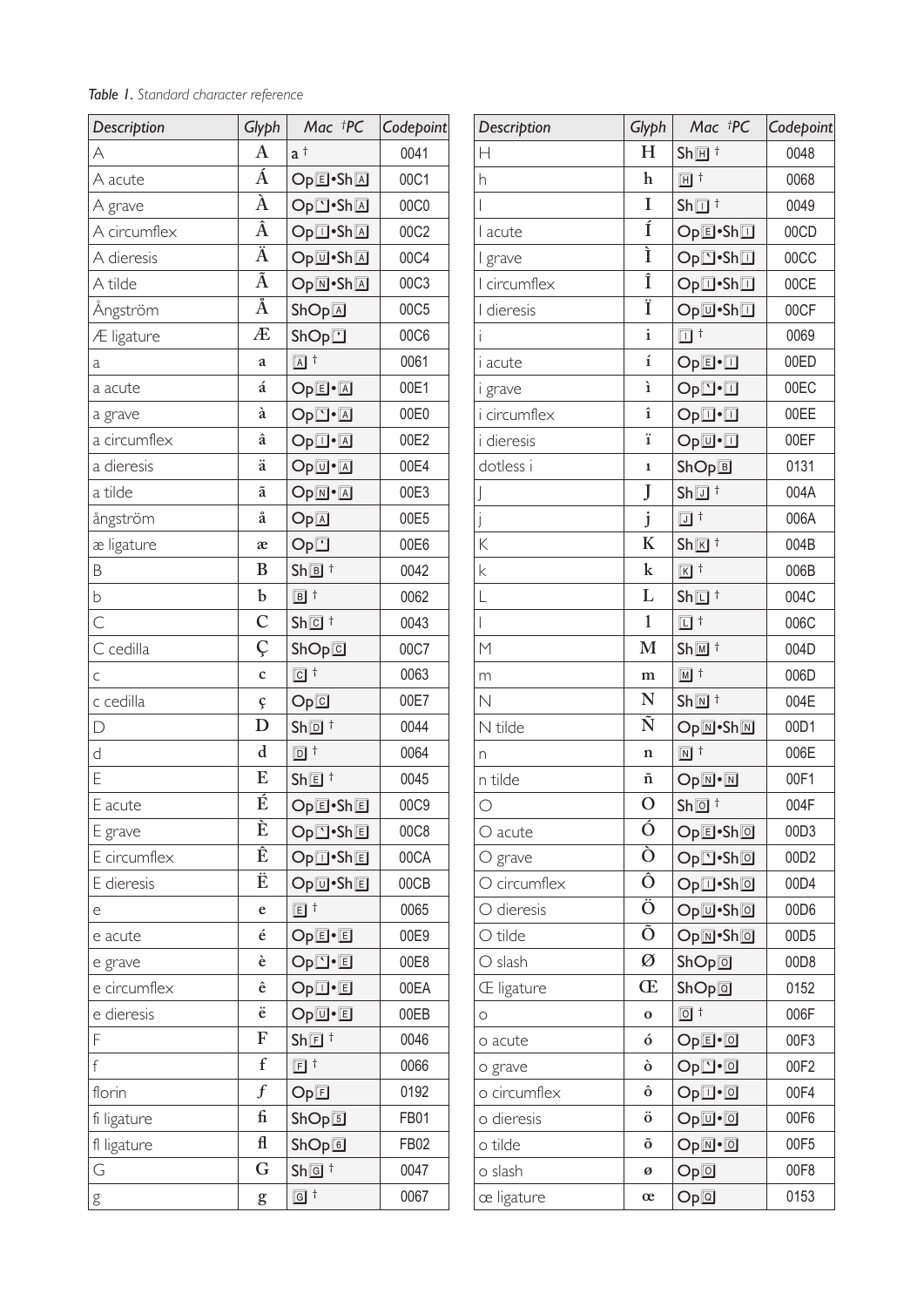| Table I cont. Standard character reference |  |
|--------------------------------------------|--|
|--------------------------------------------|--|

| Description             | Glyph                         | Mac †PC                                 | Codepoint        |
|-------------------------|-------------------------------|-----------------------------------------|------------------|
| P                       | $\mathbf{P}$                  | $Sh\overline{p}$ <sup>+</sup>           | 0050             |
| P                       | $\mathbf{p}$                  | $\boxed{P}$ t                           | 0070             |
| $\overline{Q}$          | Q                             | Sh@f                                    | 0051             |
| q                       | $\mathbf q$                   | $\boxed{Q}$ t                           | 0071             |
| R                       | $\overline{\text{R}}$         | $Sh\overline{B}$ <sup>+</sup>           | 0052             |
| r                       | r                             | $\boxed{R}$ t                           | 0072             |
| S                       | S                             | $Sh\overline{S}$ <sup>+</sup>           | 0053             |
| S caron                 | $\check{\S}$                  | use codepoint                           | 0160             |
| S                       | $\mathbf{s}$                  | $\boxed{s}$ t                           | 0073             |
| s caron                 | $\check{\mathbf{s}}$          | use codepoint                           | 0161             |
| german double s         | ß                             | Op5                                     | 00DF             |
| T                       | T                             | $Sh\overline{\mathbb{1}}$ <sup>†</sup>  | 0054             |
| $\mathfrak t$           | $\mathbf t$                   | $\Pi$ <sup>+</sup>                      | 0074             |
| capital thorn           | Þ                             | use codepoint                           | 00DE             |
| thorn                   | þ                             | use codepoint                           | 00FE             |
| capital eth             | Đ                             | use codepoint                           | 00D <sub>0</sub> |
| eth                     | $\partial$                    | use codepoint                           | 00F0             |
| Ū                       | U                             | $Sh\overline{u}$ <sup>+</sup>           | 0055             |
| U acute                 | Ú                             | Op回•Sh回                                 | 00DA             |
| U grave                 | $\overline{\dot{\textbf{U}}}$ | Op⊡•Sh回                                 | 00D9             |
| U circumflex            | $\overline{\hat{\mathbf{U}}}$ | Op⊡•Sh回                                 | 00DB             |
| U dieresis              | Ü                             | Op回·Sh回                                 | 00DC             |
| U                       | u                             | $\overline{u}$ t                        | 0075             |
| u acute                 | ú                             | $OpE \cdot \Box$                        | 00FA             |
| u grave                 | ù                             | Op⊡∙⊡                                   | 00F9             |
| u circumflex            | û                             | $Op$ <sup>-<math>\Box</math></sup>      | 00FB             |
| u dieresis              | ü                             | $Op$ <sup><math>\mathbf{u}</math></sup> | 00FC             |
| $\vee$                  | $\rm V$                       | $Sh\overline{\mathbb{V}}$ <sup>†</sup>  | 0056             |
| $\vee$                  | $\mathbf{V}$                  | $\boxed{v}$ t                           | 0076             |
| W                       | W                             | $Sh\overline{w}$ <sup>+</sup>           | 0057             |
| W                       | $\ensuremath{\text{W}}$       | $\overline{\mathbb{W}}$ t               | 0077             |
| $\overline{\mathsf{x}}$ | $\boldsymbol{\mathrm{X}}$     | $Sh \overline{\boxtimes}$ †             | 0058             |
| $\times$                | $\mathbf x$                   | $\boxed{x}$ t                           | 0078             |
| Y                       | Y                             | $Sh\overline{\boxtimes}$ †              | 0059             |
| Y acute                 | $\overline{\rm Y}$            | use codepoint                           | 00DD             |
| Y dieresis              | $\overline{\ddot{Y}}$         | Op回•Sh⊠                                 | 0178             |
| Y                       | y                             | $\sqrt{7}$ t                            | 0079             |
| y acute                 | ý                             | use codepoint                           | 00FD             |
| y dieresis              | ÿ                             | $Op$ <sup><math>\mathbf{V}</math></sup> | 00FF             |
| $\overline{2}$          | Z                             | $Sh\overline{\mathbb{Z}}$ <sup>†</sup>  | 005A             |
| Ζ                       | Z                             | $\boxed{Z}$ t                           | 007A             |

| Description                  | Glyph                   | Mac †PC                                         | Codepoint |
|------------------------------|-------------------------|-------------------------------------------------|-----------|
| ampersand                    | $\&$                    | $Sh\overline{2}$ <sup>+</sup>                   | 0026      |
| one                          | 1                       | $\Box$ <sup>+</sup>                             | 0031      |
| two                          | $\overline{2}$          | $\boxed{2}$ t                                   | 0032      |
| three                        | 3                       | $\ddagger$<br>$\boxed{3}$                       | 0033      |
| four                         | $\overline{\mathbf{4}}$ | $\ddagger$<br>$\boxed{4}$                       | 0034      |
| five                         | 5                       | $^\dagger$<br>$\boxed{5}$                       | 0035      |
| six                          | 6                       | $\boxed{6}$<br>$\ddagger$                       | 0036      |
| seven                        | $\overline{7}$          | $\ddagger$<br>$\boxed{7}$                       | 0037      |
| eight                        | 8                       | $^\dagger$<br>$\boxed{8}$                       | 0038      |
| nine                         | 9                       | $\ddagger$<br>$\boxed{9}$                       | 0039      |
| zero                         | $\overline{0}$          | $\ddagger$<br>$\boxed{0}$                       | 0030      |
| exclamation mark             | Ţ                       | $Sh\overline{1}$ <sup>+</sup>                   | 0021      |
| inverted exclamation         | i                       | Op <sub>1</sub>                                 | 00A1      |
| question mark                | Ś.                      | $\mathsf{Sh}\overline{\Box}{}^{\dagger}$        | 003F      |
| inverted question            | j                       | $\mathsf{ShOp}\nolimits\overline{\mathbb{Z}}$   | 00BF      |
| full stop                    |                         | $\Box^{\dagger}$                                | 002E      |
| full stop centred            |                         | ShOp@                                           | 00B7      |
| elipsis                      |                         | Op                                              | 2026      |
| colon                        | $\ddot{\cdot}$          | $\mathsf{Sh}\overline{\mathbb{E}}$ <sup>†</sup> | 003A      |
| semi colon                   | ;                       | $\Box$ <sup>+</sup>                             | 003B      |
| comma                        | $\frac{1}{6}$           | $\Box$<br>$\ddagger$                            | 002C      |
| single quote                 |                         | $\Box$ t                                        | 0027      |
| double quote                 | Ħ                       | $\mathsf{Sh}\square$ $\mathsf{^tSh}\boxtimes$   | 0022      |
| open quotation<br>(single)   | $\pmb{\zeta}$           | Op                                              | 2018      |
| close quotation<br>(single)  | ,                       | ShOp                                            | 2019      |
| open quotation<br>(double)   | $\epsilon$              | Op                                              | 201C      |
| close quotation<br>(double)  | ,,                      | ShOp                                            | 201D      |
| baseline single<br>quotation | ,                       | ShOp@                                           | 201A      |
| baseline double<br>quotation | ,,                      | $ShOp \overline{M}$                             | 201E      |
| open parenthesis             | (                       | Sh@f                                            | 0028      |
| close parenthesis            | )                       | $Sh\overline{0}$ $\dagger$                      | 0029      |
| open square bracket          | [                       | $\Box$ <sup>+</sup>                             | 005B      |
| close square bracket         | ]                       | $\Box$ t                                        | 005D      |
| open brace                   | $\{$                    | $Sh\overline{\mathbb{Z}}$ <sup>+</sup>          | 007B      |
| close brace                  | }                       | $\mathsf{Sh}\square$ <sup>†</sup>               | 007D      |
| asterisk                     | $\ast$                  | Sh@f                                            | 002A      |
| hyphen                       | $\overline{a}$          | $\Box$                                          | 002D      |
| en dash                      |                         | $Op\Box$                                        | 2013      |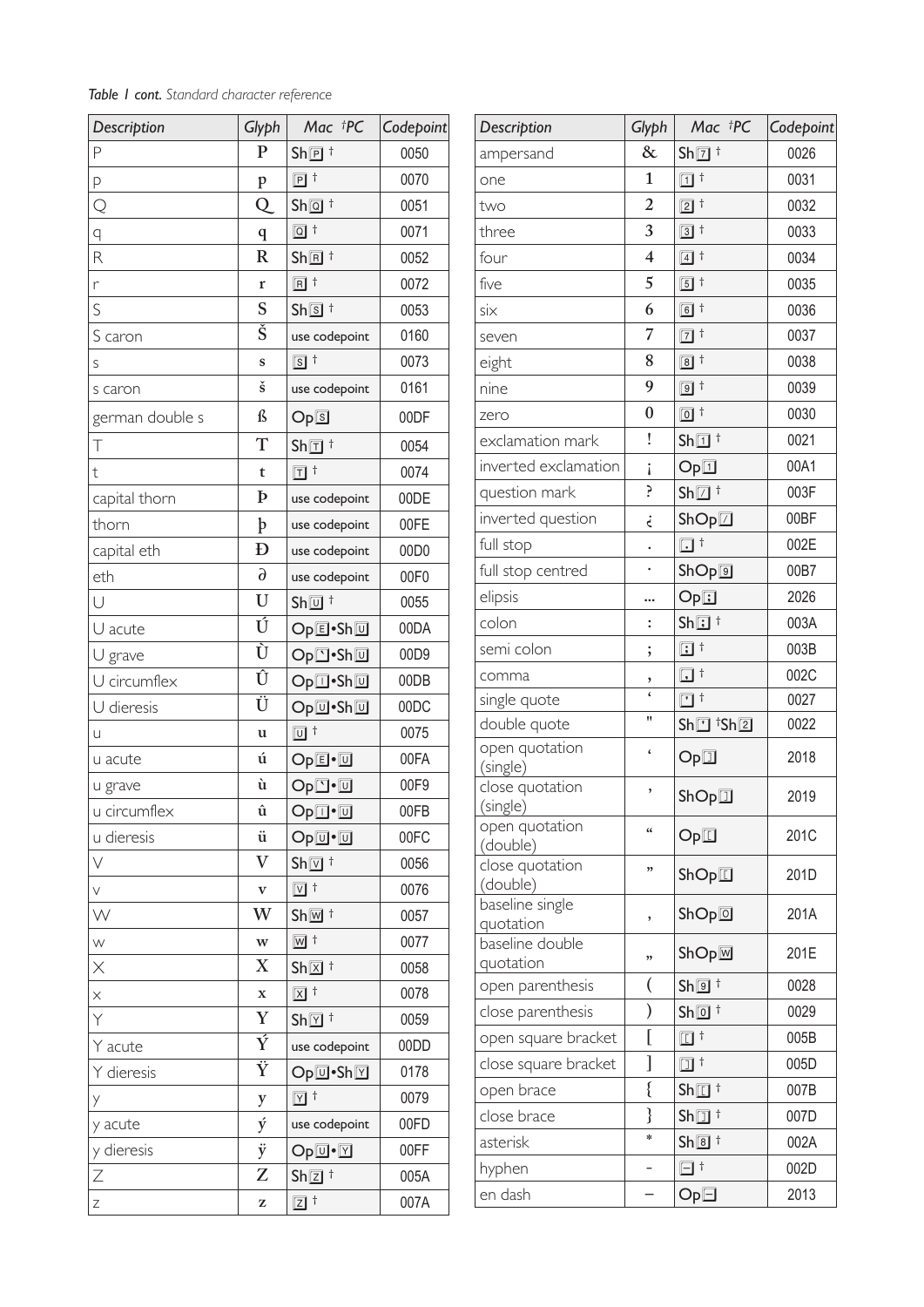#### *Table 1 cont. Standard character reference*

| Description               | Glyph           | Mac †PC                                                                 | Codepoint |
|---------------------------|-----------------|-------------------------------------------------------------------------|-----------|
| em dash                   |                 | $ShOp \Box$                                                             | 2014      |
| underscore                |                 | $Sh\Box$ <sup>+</sup>                                                   | 005F      |
| backslash                 | $\backslash$    | $\Box$ <sup>+</sup>                                                     | 005C      |
| bar                       |                 | $\mathsf{Sh}\overline{\mathbb{Q}}$ <sup>†</sup> $\overline{\mathbb{Z}}$ | 007C      |
| broken bar                | $\frac{1}{1}$   | use codepoint                                                           | 00A6      |
| slash                     | $\overline{1}$  | $\Box$ t                                                                | 002F      |
| open guillemot            | ∢               | ShOp                                                                    | 2039      |
| close guillemot           | >               | ShOp[4]                                                                 | 203A      |
| open double<br>guillemot  | «               | Op <sub>1</sub>                                                         | 00AB      |
| close double<br>guillemot | »               | $\mathsf{ShOp}\nolimits\overline{\mathbb{Z}}$                           | 00BB      |
| section                   | $\S$            | Op6                                                                     | 00A7      |
| paragraph                 | $\overline{\P}$ | Op[7]                                                                   | 00B6      |
| bullet                    |                 | Op[8]                                                                   | 2022      |
| at                        | $\emptyset$     | $Sh@$ <sup>†</sup> Sh $\square$                                         | 0040      |
| registered                | $^{\circledR}$  | Op回                                                                     | 00AE      |
| copyright                 | $\odot$         | Op@                                                                     | 00A9      |
| trademark                 | TM              | Op <b>2</b>                                                             | 2122      |
| degree                    | $\circ$         | ShOp@                                                                   | 00B0      |
| dagger                    | $\dagger$       | Op                                                                      | 2020      |
| double dagger             | $\ddagger$      | ShOp[]                                                                  | 2021      |
| ord feminine              | $\rm{a}$        | Op@                                                                     | 00AA      |
| ord masculine             | $\mathbf{o}$    | Op@                                                                     | 00BA      |
| number sign               | #               | Op <sub>3</sub>                                                         | 0023      |
| lozenge                   | ♦               | $\mathsf{ShOp}\overline{\mathbb{V}}$                                    | 25CA      |
| sterling                  | £               | $Sh\overline{3}$ $\dagger$                                              | 00A3      |
| euro                      | €               | ShOp2                                                                   | 20AC      |
| yen                       | ¥               | Op[ <sub>Y</sub> ]                                                      | 00A5      |
| dollar                    | \$              | $\mathsf{Sh}\overline{\mathsf{4}}$ <sup>†</sup>                         | 0024      |
| cent                      | ¢               | Op[4]                                                                   | 00A2      |
| per cent                  | $\%$            | $Sh\overline{5}$ $\dagger$                                              | 0025      |
| per thousand              | $\% 0$          | ShOp回                                                                   | 2030      |
| multiply                  | ×               | use codepoint                                                           | 00D7      |
| plus                      | $\ddot{}$       | $Sh\overline{\boxminus}$ <sup>†</sup>                                   | 002B      |
| minus                     | -               | $\boxdot$                                                               | 2212      |
| divide                    | ÷               | $Op\square$                                                             | 00F7      |
| plus or minus             | Ŧ               | $ShOp \Box$                                                             | 00B1      |
| equals                    | $=$             | $\boxdot$ t                                                             | 003D      |
| not equal                 | ≠               | Op⊟                                                                     | 2260      |

| Description                 | Glyph                    | Mac †PC                                         | Codepoint |
|-----------------------------|--------------------------|-------------------------------------------------|-----------|
| approximately equal         | $\approx$                | Op[ <sub>X</sub> ]                              | 2248      |
| less than                   | ≺                        | $\mathsf{Sh}\mathbf{\overline{u}}$ <sup>+</sup> | 003C      |
| greater than                | >                        | $Sh\overline{\mathbf{u}}$ <sup>+</sup>          | 003E      |
| equal to or less than       | ≤                        | Op                                              | 2264      |
| equal to or greater<br>than | ≥                        | Op                                              | 2265      |
| infinity                    | $\infty$                 | Op5                                             | 221E      |
| mu                          | $\mu$                    | OpM                                             | 00B5      |
| delta                       | $\Delta$                 | Op                                              | 2206      |
| partial differential        | $\partial$               | Op <sub>[D]</sub>                               | 2202      |
| summation                   | Σ                        | Op⊠                                             | 2211      |
| integral                    | $\int$                   | OpE                                             | 222B      |
| product                     | $\prod$                  | ShOp[]                                          | 220F      |
| pi                          | π                        | Op回                                             | 03C0      |
| omega                       | $\Omega$                 | OpZ                                             | 03A9      |
| logical not                 |                          | Op                                              | 00AC      |
| square root                 | $\sqrt{}$                | Op[ <sub>2</sub> ]                              | 221A      |
| fraction                    | Ϊ                        | ShOp                                            | 2044      |
| quarter                     | $\frac{1}{4}$            | use codepoint                                   | 00BC      |
| half                        | $\frac{1}{2}$            | use codepoint                                   | 00BD      |
| three quarters              | $\frac{3}{4}$            | use codepoint                                   | 00BE      |
| superscript                 | $\mathbf{1}$             | use codepoint                                   | 00B9      |
| superscript 2               | $\overline{\mathbf{c}}$  | use codepoint                                   | 00B2      |
| superscript 3               | 3                        | use codepoint                                   | 00B3      |
| grave                       | $\overline{\phantom{0}}$ | $\boxed{\phantom{1}}$                           | 0060      |
| ascii circumflex            | Λ                        | $Sh\overline{6}$                                | 005E      |
| ascii tilde                 |                          | $\mathsf{Sh}\overline{\square}$                 | 007E      |
| acute                       |                          | Op <sup>E</sup> · <b>SPACE</b>                  | 00B4      |
| circumflex                  | ٨                        | Op <sup><sup>o</sup>sPACE</sup>                 | 02C6      |
| dieresis                    |                          | Op <sup>U</sup> · <b>SPACE</b>                  | 00A8      |
| tilde                       | $\tilde{\phantom{a}}$    | $OpN \cdot$ SPACE                               | 02DC      |
| macron                      |                          | ShOp                                            | 00AF      |
| breve                       |                          | ShOp                                            | 02D8      |
| dot accent                  |                          | Op[ <sub>H</sub> ]                              | 02D9      |
| ring                        | $\circ$                  | Op[ <sub>K</sub> ]                              | 02DA      |
| apple sign                  | Ŕ                        | ShOpE                                           | F8FF      |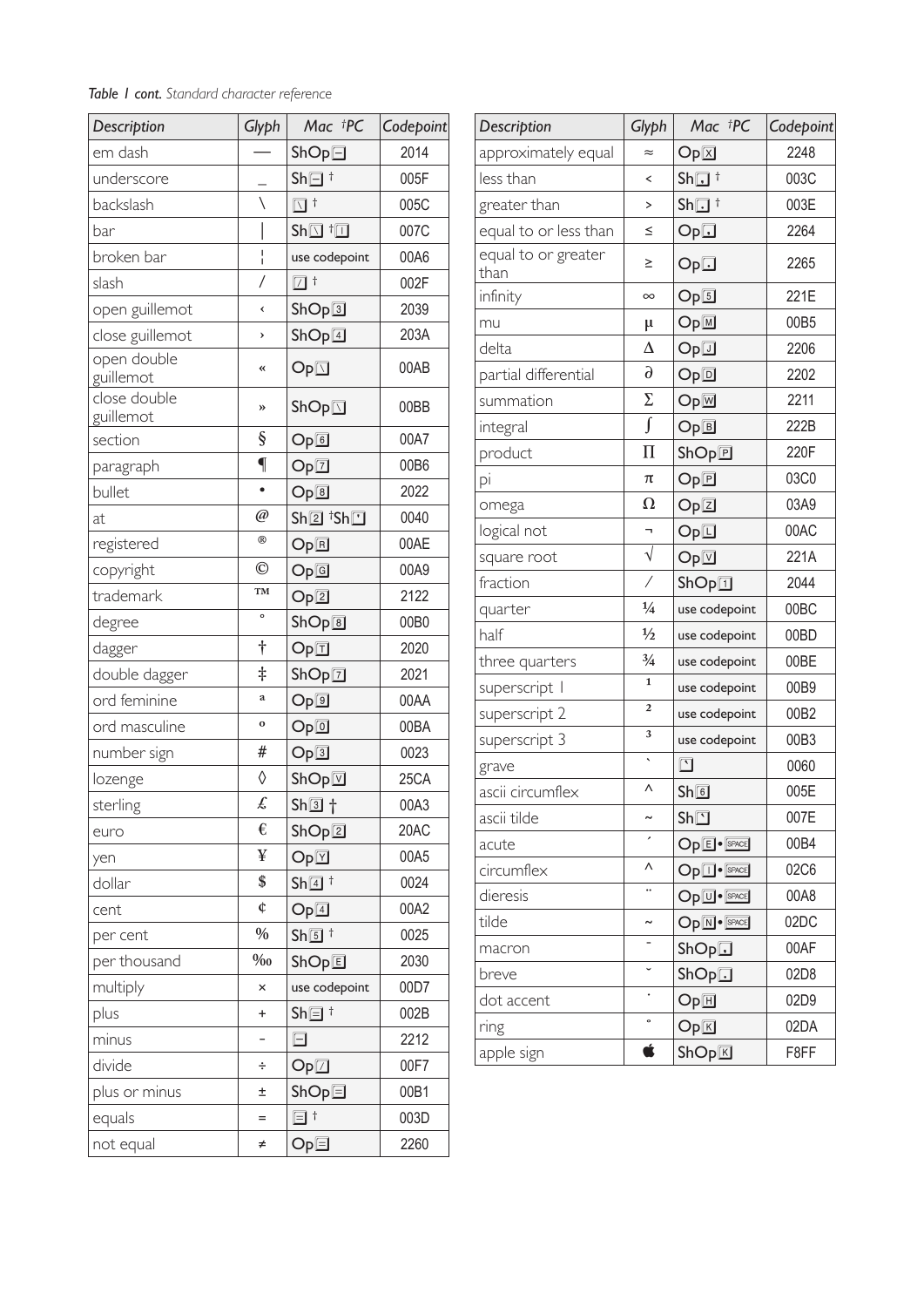# *n o t e s o n h i s to r i c a l d o c um e n t s*

## **Archaic English**

#### Anglo Saxon Runic characters

#### Eth and Thorn

Eth and thorn were consonants which represented the sound of th. Their use dates back to the seventh and eight centuries respectively and they were essentially interchangeable with one another (as can be seen throughout the Beowulf manuscript, for example). They were variously used for both the voiceless fricative (as in the word thing) and the voiced fricative (as in the word that) although in modern Icelandic the thorn is used strictly for the voiceless fricative and eth for the voiced fricative.

The thorn gradually replaced the eth and had completely superseded it by the time of the Norman Conquest. However, after this, its use dwindled until the fifteenth century when it was revived as documents became written extensively in English. By the sixteenth century, its form was indistinguishable from the letter y and in order to avoid confusion, the y was often over dotted to give the value of thorn.

| $\cdot \delta$ eth    | $\cdot \not\!$ thorn                   |
|-----------------------|----------------------------------------|
| $\cdot$ D capital eth | $\cdot$ $\boldsymbol{P}$ capital thorn |
|                       | • <i>j</i> dotted y thorn              |

This confusion is echoed today in, for example: *'Ye olde tea shoppe'* to mean *'The olde tea shoppe'*. It also explains, for instance, why the word you has replaced the word thou.

A thorn could be used on its own in conjunction wtih an abbreviation mark to represent short words beginning with th, in particular that.

## • *V* abbreviated thorn

#### Wynne

The wynne was a rare letter which represented w. It became to be replaced by u, uu and finally w which was firmly established in the Anglo Saxon alphabet by the time of the conquest.

#### • ƿ wynne

#### Yogh

The yogh was the Old English letter that was replaced by the letter g after the Norman conquest. It then took on a modified rôle in Middle English, in a form not unlike the letter z, to represent the sound of y. It could also be written as gh without any modification of its phonetic value.

#### • ʒ yogh

#### Other characters

#### Ash

At around 800, the ae of Latin texts began to be written in the ligatured form æ. It was called the ash and had the sound of a short a (such as in the word cat).

• æ ash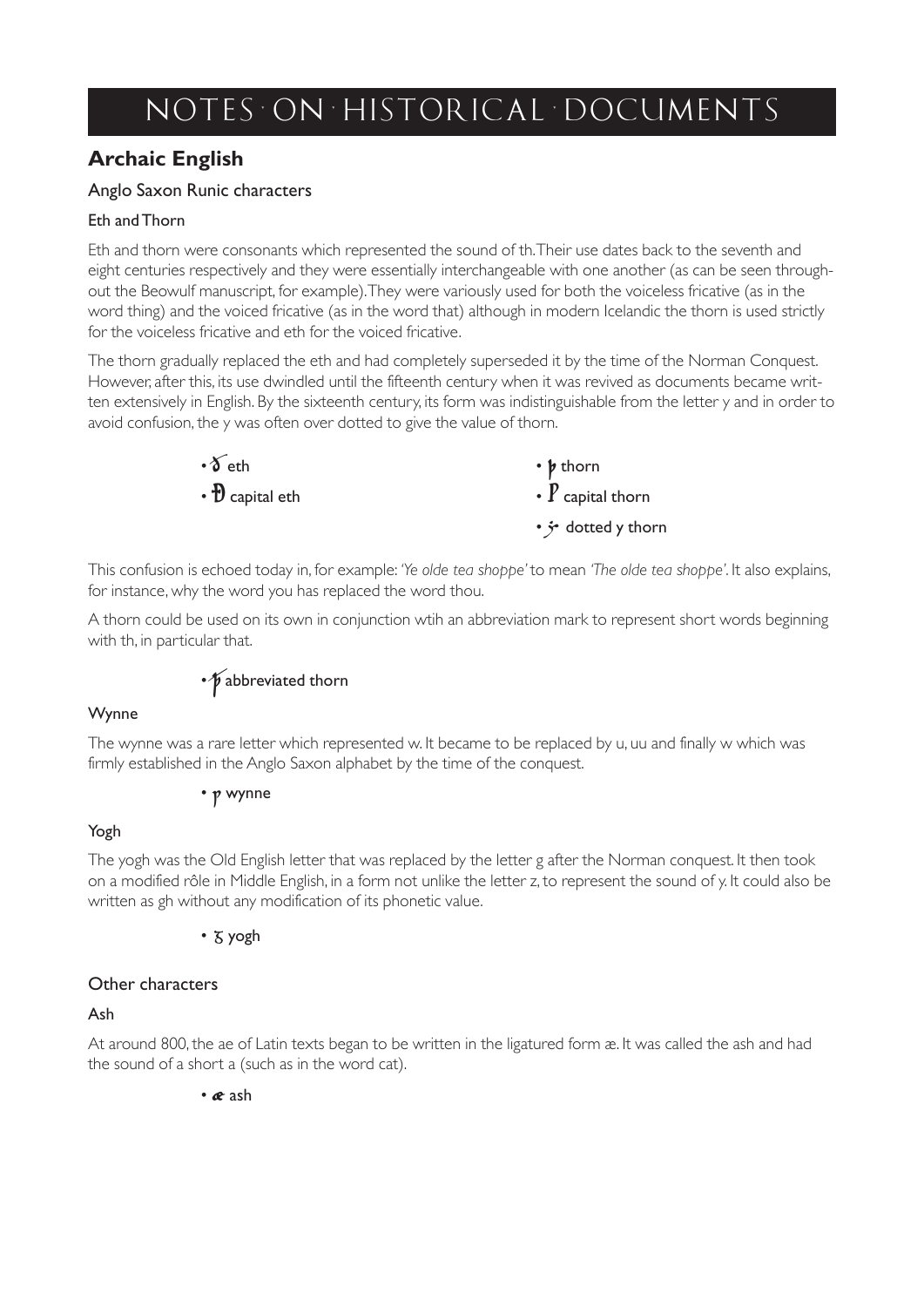#### Long s

The long s was simply an alternative form of the letter s. It was used anywhere within a word, except in the terminal position *e.g. faid, fuccefs, affent*. The long s-s ligature is the origin of the scharfes-s (ß) used in modern German for ss.

| $\cdot \int$ long s                          | $\cdot$ $\mathsf{f}$ long s-f ligature |
|----------------------------------------------|----------------------------------------|
| • <i>If</i> long s-long s ligature           | $\cdot$ $\beta$ long s-h ligature      |
| • $f$ long s-t ligature                      | • <i><b>E</b></i> long s-k ligature    |
| $\cdot$ $\int_{1}^{\cdot}$ long s-I ligature | • <i>If</i> long s-s ligature          |
|                                              |                                        |

#### 'Arabic 2' r

An alternative form of the letter r existed which looked like a number 2, hence its name. It was consistently written after the round bodied letters a and o.

#### $\cdot$  ; arabic 2 r

#### i, j, u and v

The convention of using i and u as vowels and j and v as consonants did not gain general acceptance in England until the beginning of the eighteenth century. Before this time, both i and j and u and v were simply variants of the same letters. The i longa or j was used mainly in Latin documents for the second of two successive i's, especially when occurring in the final position and when occurring in Roman numerals. This both helped to avoid confusion with certain abbreviated Latin words and made subsequent alteration to numerals more difficult.

Position also determined the choice between u and v, the v being preferred for use initially and u elsewhere *e.g.* vnskilful. However, many sixteenth century scribes disregarded this practise *e.g.* pervse and uery.

#### **Numerals**

Roman numerals were the first choice in English documents for about five centuries after the Norman conquest. The standard number values are:

| $i \& j = 1$        | $\tau = 100$   |
|---------------------|----------------|
| $\mathbf{v} = 5$    | $\delta$ = 500 |
| $\mathcal{P} = 10$  | $m = 1000$     |
| $\rho = \epsilon_0$ |                |

 $\ell$  = 50 The i longa or j was used to represent the final unit of a number (vide supra i, j, u and v). A v was always used for 5 rather than an u.

Numbers were frequently counted in scores and written with a superscript xx or similarly in hundreds with a superscript c.

$$
\frac{100}{14} = 60
$$
 
$$
\frac{100}{14} = 140
$$
 
$$
\frac{100}{14} = 600
$$

There were two values for c; 100 (centum minus) and 120 (centum majus). On the rare occasions when  $c =$ 120, the unit for 100 became v or II hence cvij  $= 222$ , ccllj  $= 341$  &c. and d and m had their values raised to 600 and 1200 respectively.

Ordinals were indicated by a superscript th *e.g.*  $\gamma$  $\gamma$ if  $\mathcal{G}$  = 22nd ('two and twentieth').

Arabic numerals were used for general purposes in England from the last half of the sixteenth century, largely replacing the Roman numerals, but had been used earlier for numbering pages of books or membranes of rolls as far back as the thirteenth century. Arabic numerals were used as ours are today.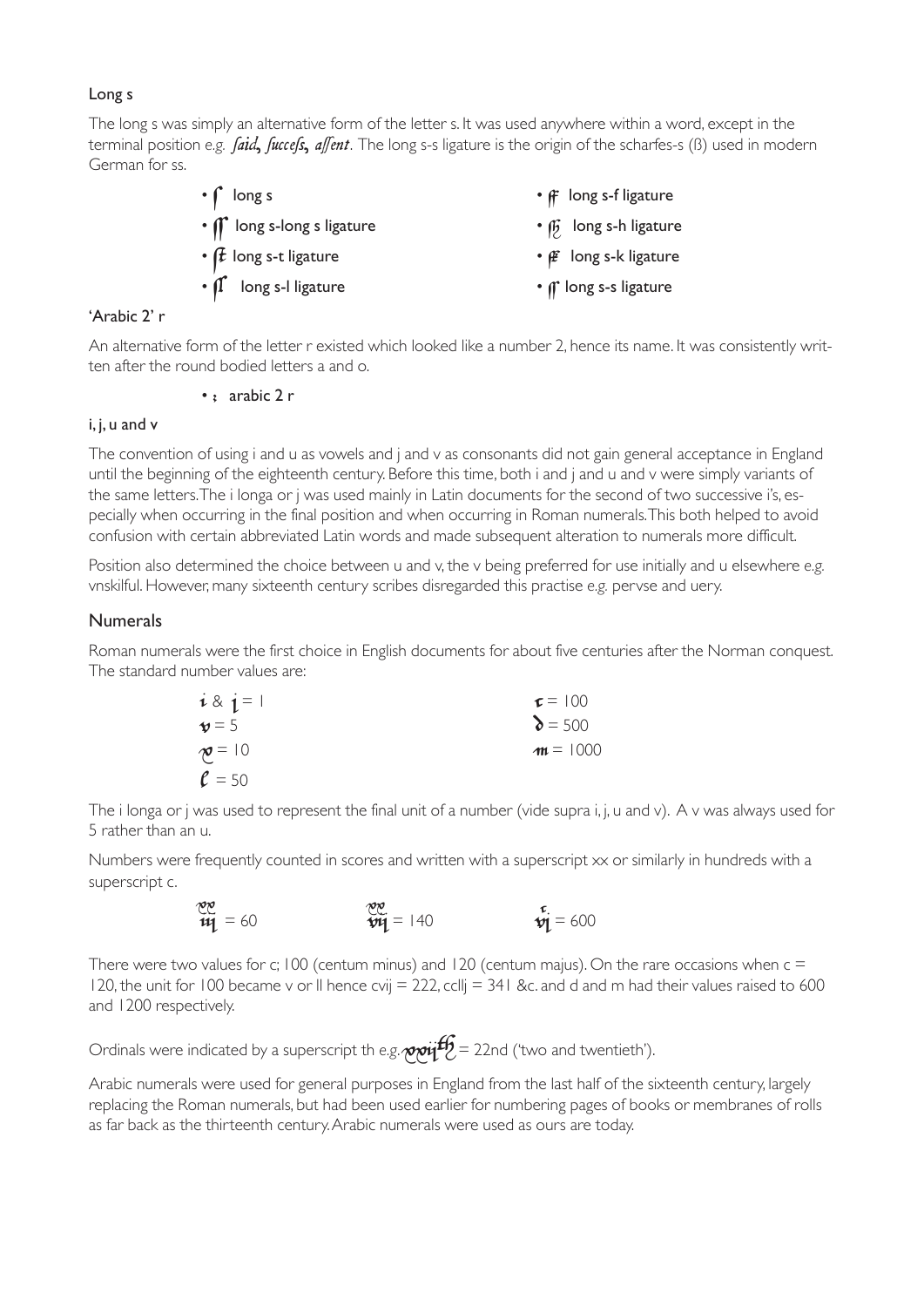## **Mediaeval Latin and English abbreviation**

#### Abbreviation

The abbreviation of words served to save time and space and also, in some cases, could aid legibility. A word could be, as today, either suspended (by omitting its last part) or contracted (by omitting some middle letters leaving the beginning and end intact).

An abbreviated word was usually accompanied by a sign or mark denoting that the full word had either been suspended or contracted. These marks were called 'tittles' (from the Latin titulus and Spanish tilde) and were almost always associated with Latin words; they could be general marks simply indicating that an abbreviation had taken place (such as our apostrophe) or specific marks actually representing the missing letters. Most were diacritical marks (above the letters like accents) but some were written in the line of writing.

The principle **general** marks were:

 $\cdot$   $\sim$   $\cdot$   $\cdot$  a horizontal or curved bar

 $\mathbf{f}\mathbf{x}$  = sicut  $\mathbf{a}\mathbf{x}$  = autem

•  $\degree$  an elaboration of the curved bar, the 'papal knot' - an incomplete figure 8

 $\mathbf{c}\hat{\mathbf{p}}\hat{\mathbf{s}}$  = episcopus

 $\cdot$   $\gamma$  a looped vertical mark of suspension most often attached to d, f and g

| $\mathbf{b}\mathbf{c}\mathbf{f}$ $\mathbf{c}$ = belles | $\mathcal{P}$ $\mathcal{A}$ $\mathcal{C}$ $\mathcal{C}$ $\mathcal{C}$ $\mathcal{D}$ $\mathcal{A}$ $\mathcal{C}$ $\mathcal{C}$ $\mathcal{C}$ $\mathcal{C}$ $\mathcal{C}$ $\mathcal{C}$ $\mathcal{C}$ $\mathcal{C}$ $\mathcal{C}$ $\mathcal{C}$ $\mathcal{C}$ $\mathcal{C}$ $\mathcal{C}$ $\mathcal{C}$ $\mathcal{C}$ $\mathcal{C}$ $\mathcal{C}$ $\mathcal{$ |
|--------------------------------------------------------|-------------------------------------------------------------------------------------------------------------------------------------------------------------------------------------------------------------------------------------------------------------------------------------------------------------------------------------------------------------|
| المسمورين مراويم ومستملكة والمستور المسموك             |                                                                                                                                                                                                                                                                                                                                                             |

Some specific marks were:

•  $\frac{1}{2}$  an s shaped line was a general mark in the twelth century but later replaced *er* and *re*<br>*v v v v v v v v v v v v v v v v v v v v* 

$$
= \text{vertex}
$$

 $\sqrt{v}$ ert $\hat{t}$ •  $\degree$  an arabic 2 replaced *ur* 

 $f$ *énéani* $\vec{r}$  = teneamur  $\hat{f}$ érvifi $\vec{s}$  = servituris

•  $^{\circ}$  an arabic 9 replaced the terminal us

 $t \in \mathbb{R}$  = tempus  $\mathbb{Q}$ 

 $\stackrel{\circ}{\mathcal{P}}$  = opus

• an arabic 9 in the line of writing replaced *con* or *com*

$$
\mathbf{P} = \mathbf{P} \mathbf{P} \mathbf{P}
$$

• **a** semi colon and later a more cursive form similar to an arabic 3 in the line of writing replaced the *us* in words ending in *bus* and *ue* in words ending in *que*. In a few words its function was general, the commonest words being libet and licet (viz - an abbreviation of videlicet  $=$  namely, has survived to present day).

 $p$ 'ccib $p$  = precibus  $q u o q$ ; = quoque  $\delta \epsilon$   $\tilde{\sigma}$ ib3 reb3 ufg3  $\alpha \delta$  = de omnibus rebus usque ad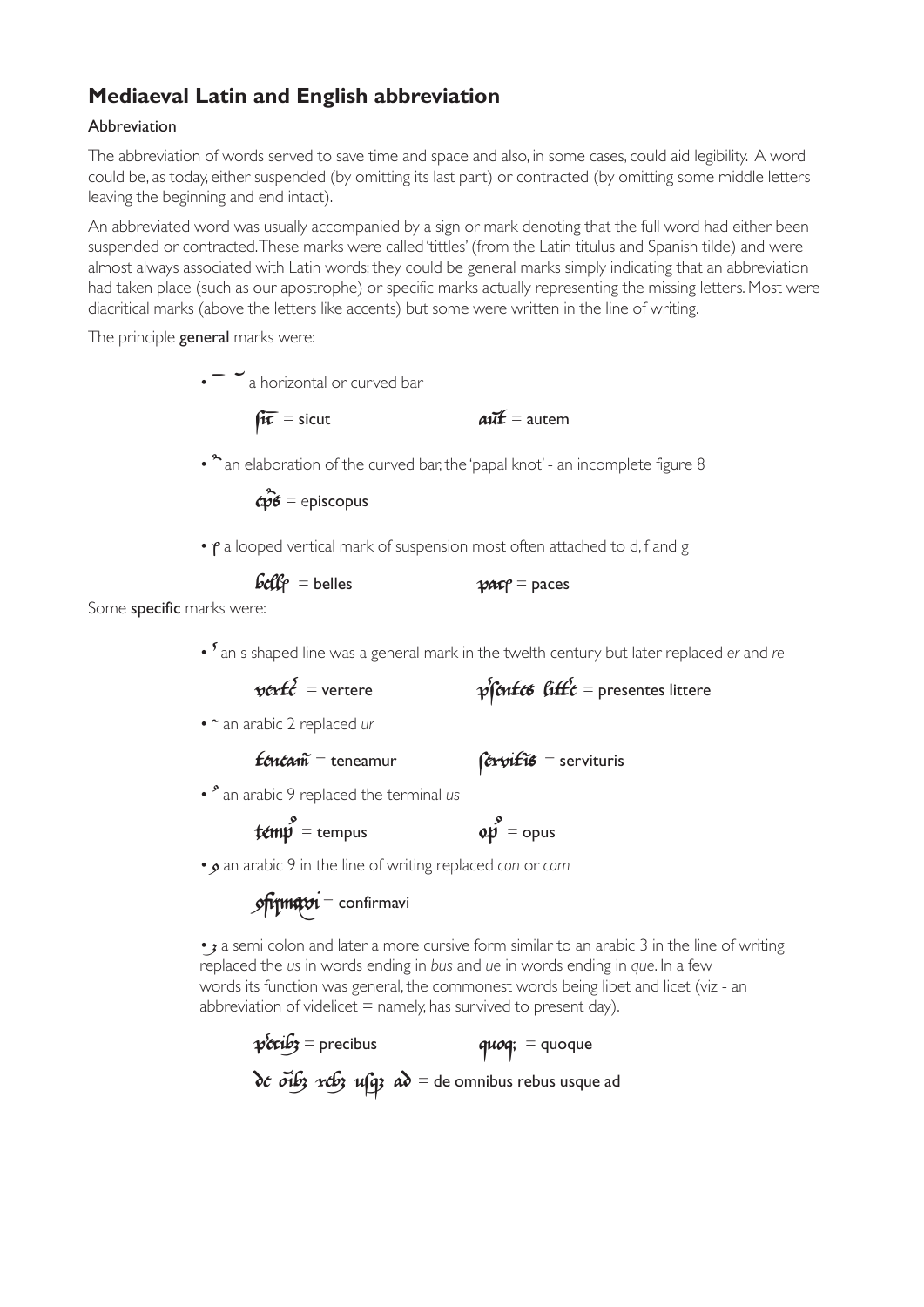•  $\bullet$  words suspended at a letter whose concluding stroke was near the baseline were amenable to abbreviating with an oblique bar through this stroke. The commonest example is with the letter R to denote the word recipe - an abbreviation still used in the medical profession to mean prescription.

## $\mathcal{B}_{\text{0}} = \text{boundary}$  = bonorum  $\mathcal{R} = \text{recipe}$

• **p** pro, per and pre could be represented by the letter p with a horizontal stroke through the descender. A similar mark through the letter q could be used for *qu* or *quod*. The letter p in conjunction with a superior arabic 9 would often represent *post.* The letter p used with an s-shaped abbreviation mark would always represent *per* and not *pre*.

# $r$ **ccuparc** = recuperare  $prf = pr$

An English form of contraction was to write the last letter or letters superiorly to the initial letter of a word; some common sixteenth century examples are:

| $Mr$ - <b>Master</b> (not Mister) | $Mris$ - Mistris                   |
|-----------------------------------|------------------------------------|
| $Matie$ - Majestie                | $A^{\circ}$ $D^{ni}$ - Anno Domini |
| $W^{th}$ or $W^{t}$ - with        | $y^{r}$ or $y^{or}$ - your         |

Similarly suspension in sixteenth century England was used more frequently than it is today; *e.g*.:

 $\mathcal{A}$  - Lord, Lords, Lord's, Lordship &c.  $\mathcal{L}_{\mathcal{P}}$  - Honour, Honours, honourable &c.

 $\lambda$  or  $\hat{h}, \hat{g}, \delta$  - pounds, shillings and pence

### **Archaic documents**

#### Materials and Documents

After the stone inscriptions, wooden tablets and papyrus of the Roman period, the standard writing surface in mediæval England for all purposes was parchment. This was prepared from sheep or goat skins (a similar product called vellum was obtained from calf, lamb or kid skins) which would be soaked, scraped, stretched, smoothed and cut to form a sheet. The sheet would therefore have a 'hair side' and a 'flesh side'; the latter being the smoothest and easiest to write on.

Documents were prepared in two formats: the first was much like our own books with several gatherings of parchment (groups of about four folded sheets) bound in leather; and the second was a roll form, a distinctly English format for records, consisting of either several sheets of parchment sewn together at the narrowest edges head to tail, or a pad of sheets with their tops sewn together.

In order to ensure evenly spaced and well formed characters, the parchment was pricked with a series of tiny holes about 1 cm apart, along each edge, which were joined together by a groove made across the parchment with a sharp metal instrument. The resulting lines formed a guide for writing.

Paper was made in significant quantities in Europe from the early15th century; the first commercial paper mills did not start in England untill well into the 16th century. It quickly replaced parchment, which was reserved then for only the most prestigious or sacred books.